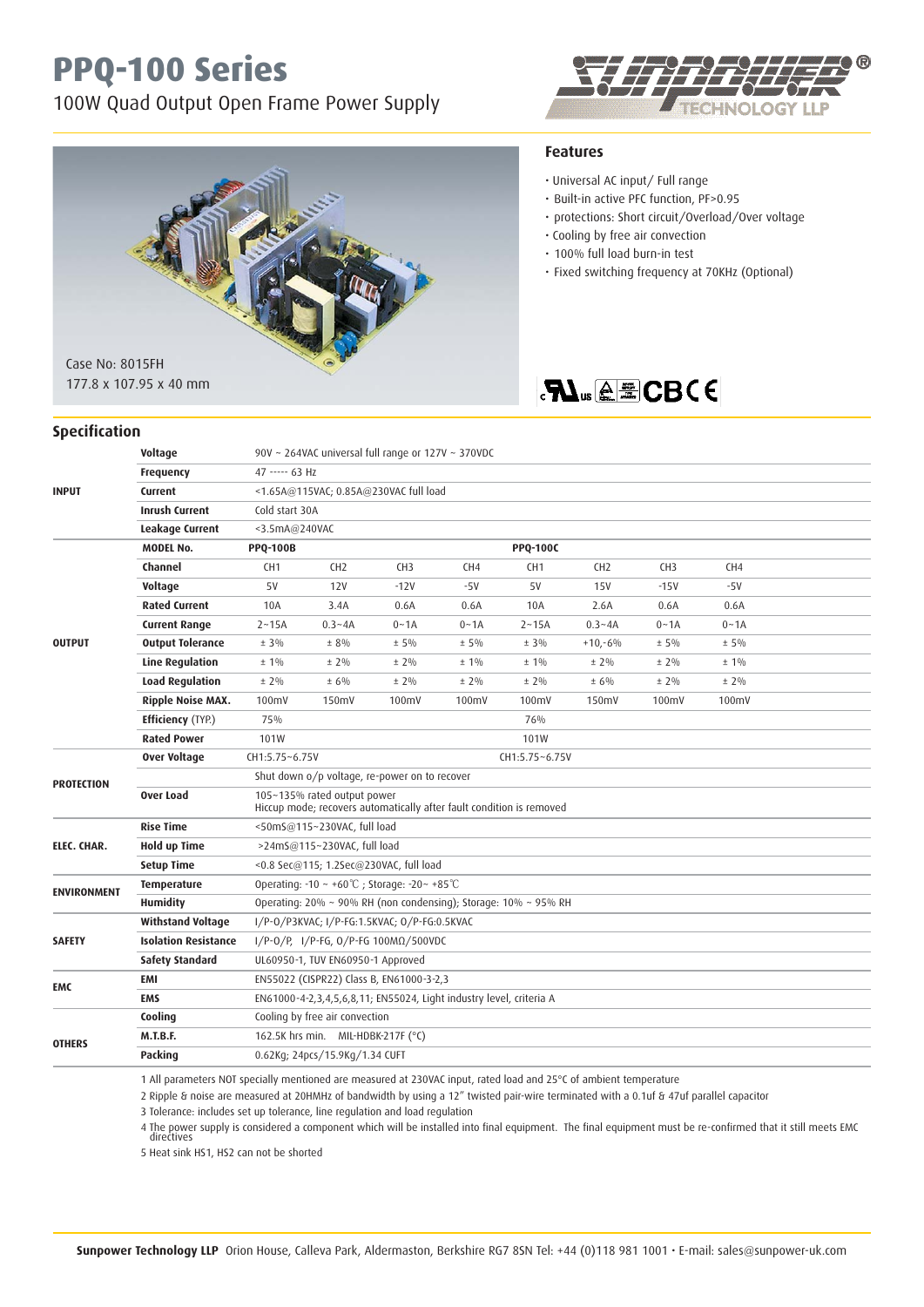## **PPQ-100 Series**

100W Quad Output Open Frame Power Supply





#### **Specification**

### **Features**

- Universal AC input/ Full range
- Built-in active PFC function, PF>0.95
- protections: Short circuit/Overload/Over voltage
- Cooling by free air convection
- 100% full load burn-in test
- Fixed switching frequency at 70KHz (Optional)

### **RI**<sub>us</sub>@ECBCE

| <b>INPUT</b>       | Voltage                     | 90V ~ 264VAC universal full range or 127V ~ 370VDC                                                  |                                |                 |          |  |  |  |  |  |
|--------------------|-----------------------------|-----------------------------------------------------------------------------------------------------|--------------------------------|-----------------|----------|--|--|--|--|--|
|                    | <b>Frequency</b>            | 47 ----- 63 Hz                                                                                      |                                |                 |          |  |  |  |  |  |
|                    | Current                     | <1.65A@115VAC; 0.85A@230VAC full load                                                               |                                |                 |          |  |  |  |  |  |
|                    | <b>Inrush Current</b>       | Cold start 30A                                                                                      |                                |                 |          |  |  |  |  |  |
|                    | Leakage Current             | <3.5mA@240VAC                                                                                       |                                |                 |          |  |  |  |  |  |
| <b>OUTPUT</b>      | <b>MODEL No.</b>            | <b>PPQ-100D</b>                                                                                     |                                |                 |          |  |  |  |  |  |
|                    | Channel                     | CH <sub>1</sub>                                                                                     | CH <sub>2</sub>                | CH <sub>3</sub> | CH4      |  |  |  |  |  |
|                    | Voltage                     | 5V                                                                                                  | 24V                            | 12V             | $-12V$   |  |  |  |  |  |
|                    | <b>Rated Current</b>        | 8A                                                                                                  | 2A                             | 0.6A            | 0.6A     |  |  |  |  |  |
|                    | <b>Current Range</b>        | $2 - 10A$                                                                                           | $0.3 - 4A$                     | $0 - 1A$        | $0 - 1A$ |  |  |  |  |  |
|                    | <b>Output Tolerance</b>     | $± 3\%$                                                                                             | ± 8%                           | $± 5\%$         | $± 5\%$  |  |  |  |  |  |
|                    | <b>Line Regulation</b>      | $± 1\%$                                                                                             | $± 2\%$                        | $± 2\%$         | $± 1\%$  |  |  |  |  |  |
|                    | <b>Load Regulation</b>      | $± 2\%$                                                                                             | ± 6%                           | $± 2\%$         | $± 2\%$  |  |  |  |  |  |
|                    | <b>Ripple Noise MAX.</b>    | 100mV                                                                                               | 200mV                          | 100mV           | 100mV    |  |  |  |  |  |
|                    | <b>Efficiency</b> (TYP.)    | 78%                                                                                                 |                                |                 |          |  |  |  |  |  |
|                    | <b>Rated Power</b>          | 102.4W                                                                                              |                                |                 |          |  |  |  |  |  |
| <b>PROTECTION</b>  | <b>Over Voltage</b>         | CH1:5.75~6.75V                                                                                      |                                |                 |          |  |  |  |  |  |
|                    |                             | Shut down o/p voltage, re-power on to recover                                                       |                                |                 |          |  |  |  |  |  |
|                    | Over Load                   | 105~135% rated output power<br>Hiccup mode; recovers automatically after fault condition is removed |                                |                 |          |  |  |  |  |  |
| ELEC. CHAR.        | <b>Rise Time</b>            | <50mS@115~230VAC, full load                                                                         |                                |                 |          |  |  |  |  |  |
|                    | <b>Hold up Time</b>         | >24mS@115~230VAC, full load                                                                         |                                |                 |          |  |  |  |  |  |
|                    | <b>Setup Time</b>           | <0.8 Sec@115; 1.2Sec@230VAC, full load                                                              |                                |                 |          |  |  |  |  |  |
| <b>ENVIRONMENT</b> | <b>Temperature</b>          | Operating: -10 ~ +60°C; Storage: -20~ +85°C                                                         |                                |                 |          |  |  |  |  |  |
|                    | <b>Humidity</b>             | Operating: 20% ~ 90% RH (non condensing); Storage: 10% ~ 95% RH                                     |                                |                 |          |  |  |  |  |  |
| <b>SAFETY</b>      | <b>Withstand Voltage</b>    | I/P-0/P3KVAC; I/P-FG:1.5KVAC; 0/P-FG:0.5KVAC                                                        |                                |                 |          |  |  |  |  |  |
|                    | <b>Isolation Resistance</b> | I/P-0/P, I/P-FG, 0/P-FG 100ΜΩ/500VDC                                                                |                                |                 |          |  |  |  |  |  |
|                    | <b>Safety Standard</b>      | UL60950-1, TUV EN60950-1 Approved                                                                   |                                |                 |          |  |  |  |  |  |
| EMC                | <b>EMI</b>                  | EN55022 (CISPR22) Class B, EN61000-3-2,3                                                            |                                |                 |          |  |  |  |  |  |
|                    | <b>EMS</b>                  | EN61000-4-2,3,4,5,6,8,11; EN55024, Light industry level, criteria A                                 |                                |                 |          |  |  |  |  |  |
|                    | Cooling                     | Cooling by free air convection                                                                      |                                |                 |          |  |  |  |  |  |
| <b>OTHERS</b>      | <b>M.T.B.F.</b>             | 162.5K hrs min. MIL-HDBK-217F (°C)                                                                  |                                |                 |          |  |  |  |  |  |
|                    | Packing                     |                                                                                                     | 0.62Kg; 24pcs/15.9Kg/1.34 CUFT |                 |          |  |  |  |  |  |
|                    |                             |                                                                                                     |                                |                 |          |  |  |  |  |  |

1 All parameters NOT specially mentioned are measured at 230VAC input, rated load and 25°C of ambient temperature

2 Ripple & noise are measured at 20HMHz of bandwidth by using a 12" twisted pair-wire terminated with a 0.1uf & 47uf parallel capacitor

3 Tolerance: includes set up tolerance, line regulation and load regulation

4 The power supply is considered a component which will be installed into final equipment. The final equipment must be re-confirmed that it still meets EMC directives

5 Heat sink HS1, HS2 can not be shorted